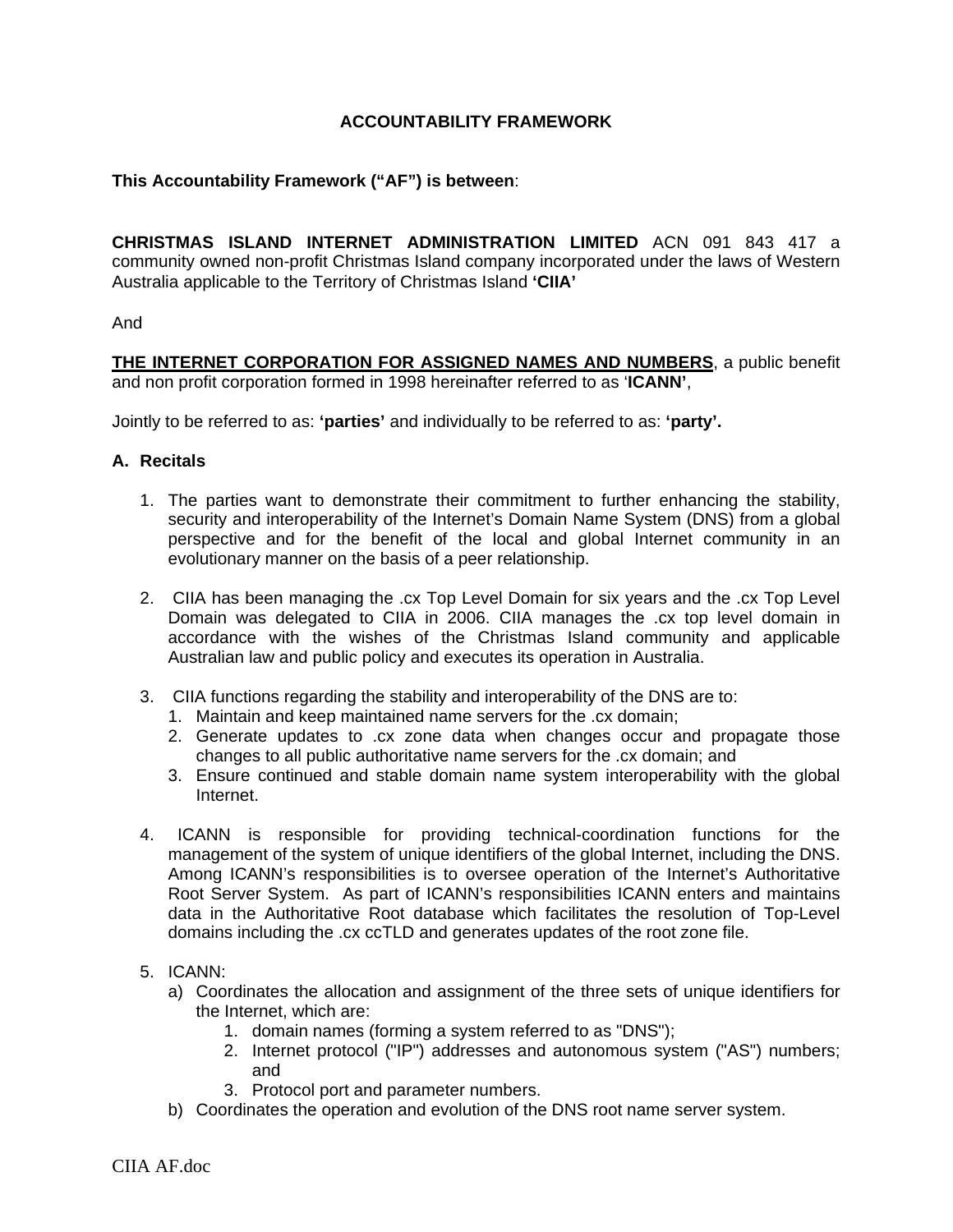c) Coordinates policy development reasonably and appropriately related to these technical functions.

## **B. Mutual Recognition**

- 1. **Recognition of CIIA.** ICANN recognizes CIIA as the manager and Sponsoring Organization for the .cx Top Level Domain, the entity responsible for maintaining the .cx Top Level Domain, as a stable and interoperable part of the global domain naming system in a manner that is consistent with the wishes of the Christmas Island community, Australian national law and public policy.
- 2. **Recognition of ICANN.** CIIA acknowledges that ICANN is the entity responsible for maintaining and keeping the root of the Internet DNS stable and globally interoperable in a manner that is consistent with ICANN's Mission and Core Values as reflected in its bylaws.

# **C. Commitments**

### **1. Commitments of ICANN.**

ICANN shall use its best endeavours to:

- a) **Authoritative-Root Database** maintain a stable, secure, and authoritative publicly available database of relevant information about .cx, the Delegated country code Top Level Domain as required to maintain the root-zone database in accordance with ICANN publicly available policies and procedures. At the start of this AF, the Authoritative Root Database shall contain information for the public authoritative name servers for .cx, contact information for .cx and CIIA, the designated administrative contact(s), and the designated technical contact(s) as notified to ICANN.
- b) **Update of Name Server Information** implement on notification by CIIA a change to the domain name or IP address(es) of the name servers for .cx as recorded in the Authoritative-Root Data for .cx in the Authoritative-Root Database according to ICANN's publicly available policies and procedures. The initial format and technical requirements for such a change are set out in ICANN's publicly available policies and procedures.
- c) **Publication of Root-zone Whois Information** publish data maintained in the Authoritative Root Database about .cx which shall include at least the names of CIIA as the Sponsoring Organization, the administrative contact(s), the technical contact(s), and the domain names and IP addresses of the authoritative name servers for the .cx domain.
- d) **Operation of Authoritative Root Server System** coordinate the Authoritative Root Server System so that it is operated and maintained in a stable and secure manner; and cause the Authoritative Root Server System to publish DNS resource records delegating the Top Level Domain .cx to the name servers recorded in the Authoritative Root Database and to inform the named administrative contact(s) and technical contact(s) of the published changes to the name servers for .cx.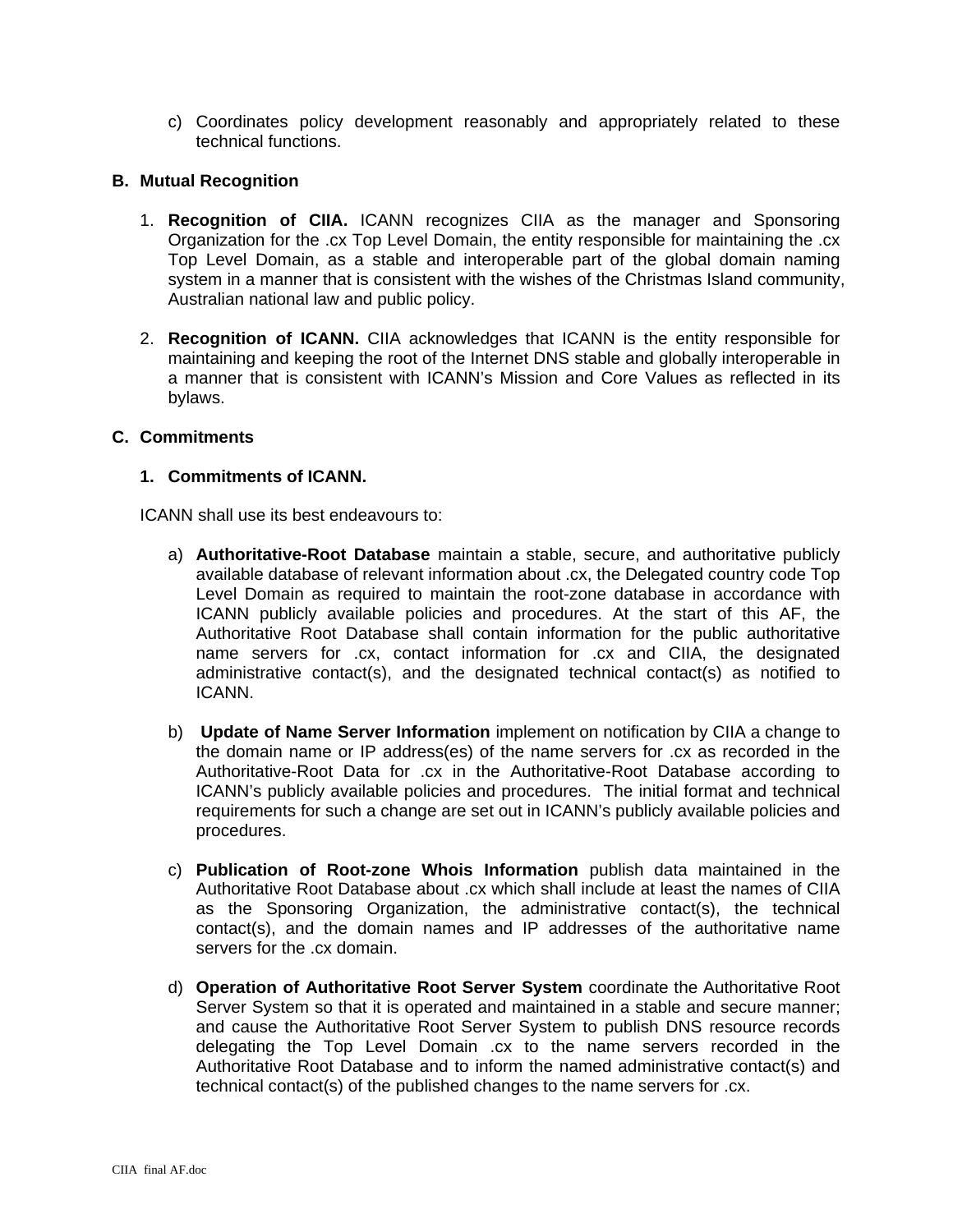- e) **Maintenance of Authoritative Records and Audit Trail** maintain authoritative records and an audit trail regarding changes to .cx delegations and records related to those delegations and any action taken to alter the administrative arrangements or root-zone delegations of .cx TLD.
- (f) **Notification of Contact Changes** notify CIIA of any changes to ICANN's contact information no later than seven days after the change becomes effective.

# **2. Commitments of CIIA.**

CIIA shall use its best endeavours to:

- a) **Provision of zone data for .cx** generate regular updates of the .cx zone data in compliance with relevant standards as set out in paragraph c) and subject to and within the limits of relevant national law and national public policy.
- b) **Provision of Name Service for .cx** operate and maintain, the authoritative name servers for .cx in a stable and secure manner, adequate to resolve names within the .cx domain by users throughout the Internet and in compliance with relevant standards as set out in paragraph c) and subject to and within the limits of relevant national law and national public policy.
- c) Applicable relevant standards are standards-track or best current practice RFCs sponsored by the Internet Engineering Task Force required to maintain the stability and interoperability of .cx with the DNS. RFC's include but are not limited to 1034, 1035, 1101, 2181, 2182 and any other standards as are mutually agreed in writing between the parties.
- d) **Operate .cx** in an open and transparent manner on behalf of the Christmas Island community and consistent with applicable Australian law and public policy.
- e) **Accuracy and Completeness of Information** notify ICANN, through ICANN's designated point of contact of:
	- 1. any change of the contact information of its administrative or technical contact(s), and
	- 2. any change to the administrative and /or technical contact details about .cx in the Authoritative-Root Database no later than seven days after the change becomes effective. The administrative contact for .cx must be directly associated with CIIA and must reside in the territory of Australia during the entire period he or she is designated as such.
- **3. Financial Contribution to ICANN**. CIIA shall contribute to ICANN's cost of operations in the amount of US \$3,000 per annum. It is acknowledged by both parties that the ccTLD community and ICANN are working together to obtain a formula to determine permanent and satisfactory contribution to ICANN. If there is no agreement on a permanent solution for ccTLD contributions to ICANN the parties agree to review in good faith on the first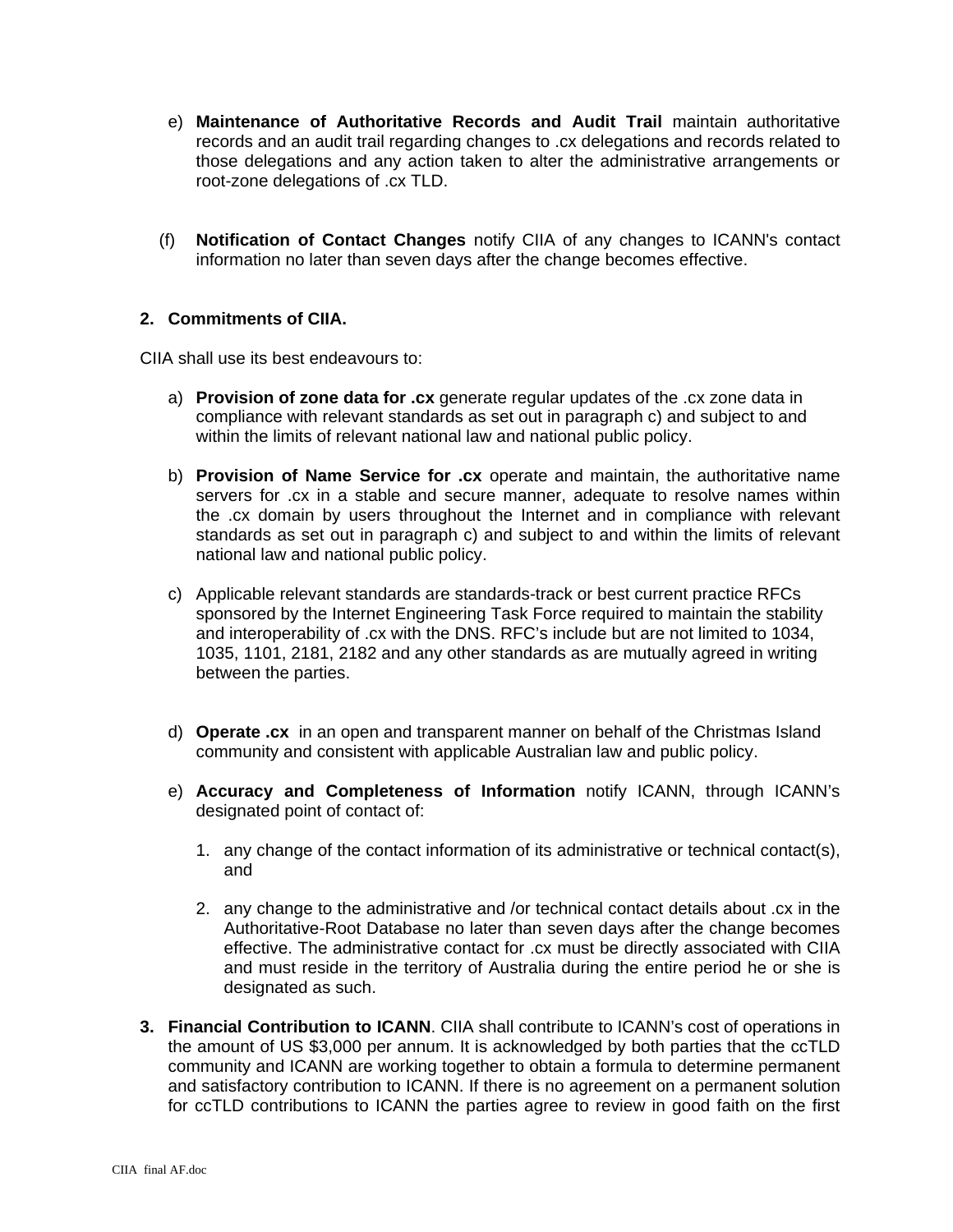anniversary of the date of AF, the contribution to ICANN set out above with a view to agreeing continued contributions by CIIA on an equitable basis annually to ICANN's cost of operations. The review of the parties will take into account all relevant circumstances.

### **D. Dispute Resolution**

"ADR Rules" means the International Chamber of Commerce ("ICC") rules in relation to amicable dispute resolution ("ADR") applicable at the time of dispute.

- 1. All disputes and claimed breach(s) of this AF that cannot be settled between the parties or cured after thirty (30) days written notice to the defaulting party shall be referred by either party for settlement proceedings to the ICC to be finally settled under the ADR Rules of the ICC.
- 2. The proceedings shall be conducted in English and shall occur at a location agreed in good faith by the parties acting reasonably.
- 3. The parties agree that the validity, interpretation, and effect of acts of CIIA and its legal status at the start of the dispute shall be interpreted according to the laws of Australia and the validity, interpretation, and effect of acts of ICANN and its legal status shall be interpreted according to the laws of the State of California.
- 4. If, and to the extent that any such dispute, controversy or claim has not been settled pursuant to the ADR Rules within 60 days of filing a Request for ADR then this AF may be terminated by either party in accordance with section E.
- **E. Termination.** This AF may only be terminated in the following circumstances;
- 1. where a dispute has not been settled pursuant to the ADR Rules within 60 days of filing a Request for ADR in accordance with section D; or there has been a determination by the adjudicator under Section D that a party is in violation of the AF and that party continues to behave in the same manner for a period stated in the settlement agreement, or if no period is stated, twenty-one days;
- 2. either party will not or is unable to perform its duties under the AF and has given written notice to such effect;
- 3. a party comes under legal restraint or receivership;
- 4. by mutual consent of the parties; or
- 5. by either party in the event that a re-delegation takes place, provided that in any redelegation discussions the existence of this AF shall be taken into account.

**F. Effects of Termination.** All obligations under this AF shall cease, ICANN and CIIA are still obligated to perform their duties in accordance with this AF to the extent this is within their powers and can be reasonably expected under the circumstances in order to maintain the stability and interoperability of the DNS.

**G. No Liability.** No breach of an obligation contained in this AF or performance or nonperformance under this AF shall give rise to any monetary liability by one party to another.